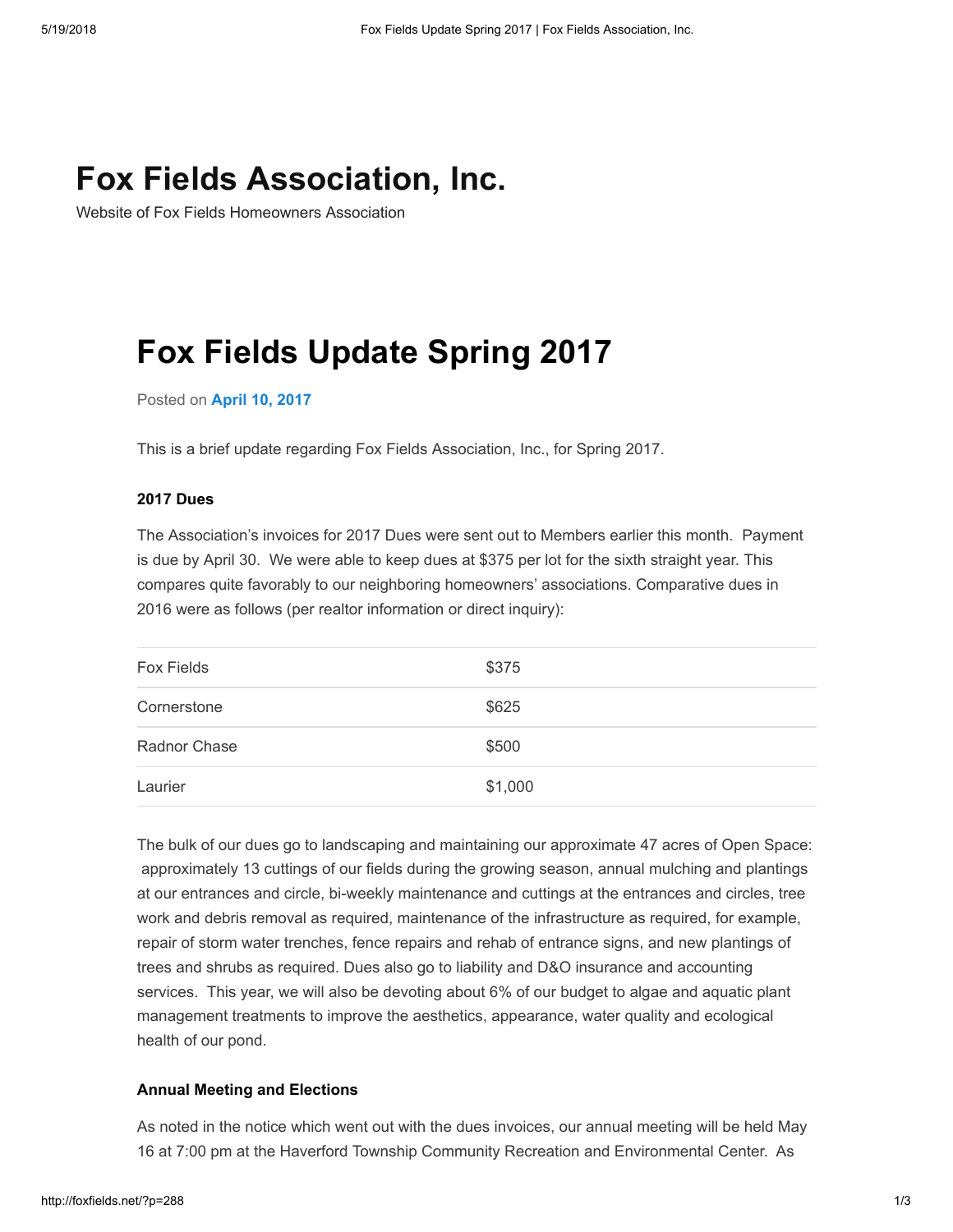5/19/2018 Fox Fields Update Spring 2017 | Fox Fields Association, Inc.

usual, two of the six board of directors positions will be up for election this year. I will be running for re-election, but Frank Wesner, after long and valuable service to the community, will not be running. As noted, in the dues notice, anyone wishing to run for the Board should submit by April 16 to Dale Larrimore, 704 Southwinds Drive, a petition signed by five Association Members (each Lot in Fox Fields has one membership), and we would recommend including a brief bio and statement of what you would like to help the board accomplish during your service. In advance of the meeting, we will be circulating this information and an election ballot to the membership via electionbuddy.com so as to ensure broad participation in the voting. (Typically, only about  $10 - 20$ % of the membership attend our meetings.)

We will be submitting an agenda for the meeting as we get closer to May 16. but potential topics include getting a sense of the community on issues such as whether we should seek to persuade Radnor or Haverford townships to place speed bumps on Ramblewood Drive and/or Fox Fields Road, proposed guidelines for solar equipment installations, and discussion of potential repairs to the stone bridge and the bridge near the pond in future years. We also anticipate that there will be a discussion of future plans for the pond, although the board believes any significant modification, such as filling in the pond or adding a well system to keep it full during the dry summer months would constitute a capital improvement requiring approval of at least 75% of the Membership (100 of 133 lots) under Section 4 of Article V of Declaration for Fox Fields.

#### Greenberg Amendment

As you may recall, following last year's annual meeting we recommended a minor land swap between the Association and the Greenbergs, which would permit them to maintain a portion of their pool deck and pool fence on the Open Space (a situation which they were unaware of when the purchased their property from the prior owner). This amendment to the boundaries of the Open Space requires 90% approval of the Membership (120 of 133 lots). As of last September, only about 59% of the membership had voted on this proposal, although 96% of those voting (75 of 78) had voted in favor. Before the annual meeting, we intend to solicit the votes of those Members who have not voted, initially via electionbuddy.com, and then through other means, to the extent some have not voted, to see if we can bring this vote to a conclusion. The Board supports this proposed amendment.

We should note that all other fence issues have been resolved, and those few other fences that had been located on the Open Space have been relocated within lot boundaries. We thank the homeowners involved for their cooperation.

A final note – if you have any updates to your listing in the Fox Fields directory, please let Gail Furman know. She plans to deliver a printed copy to the membership this summer.

Ken Levin Vice President Fox Fields Association, Inc. for the Board of Directors